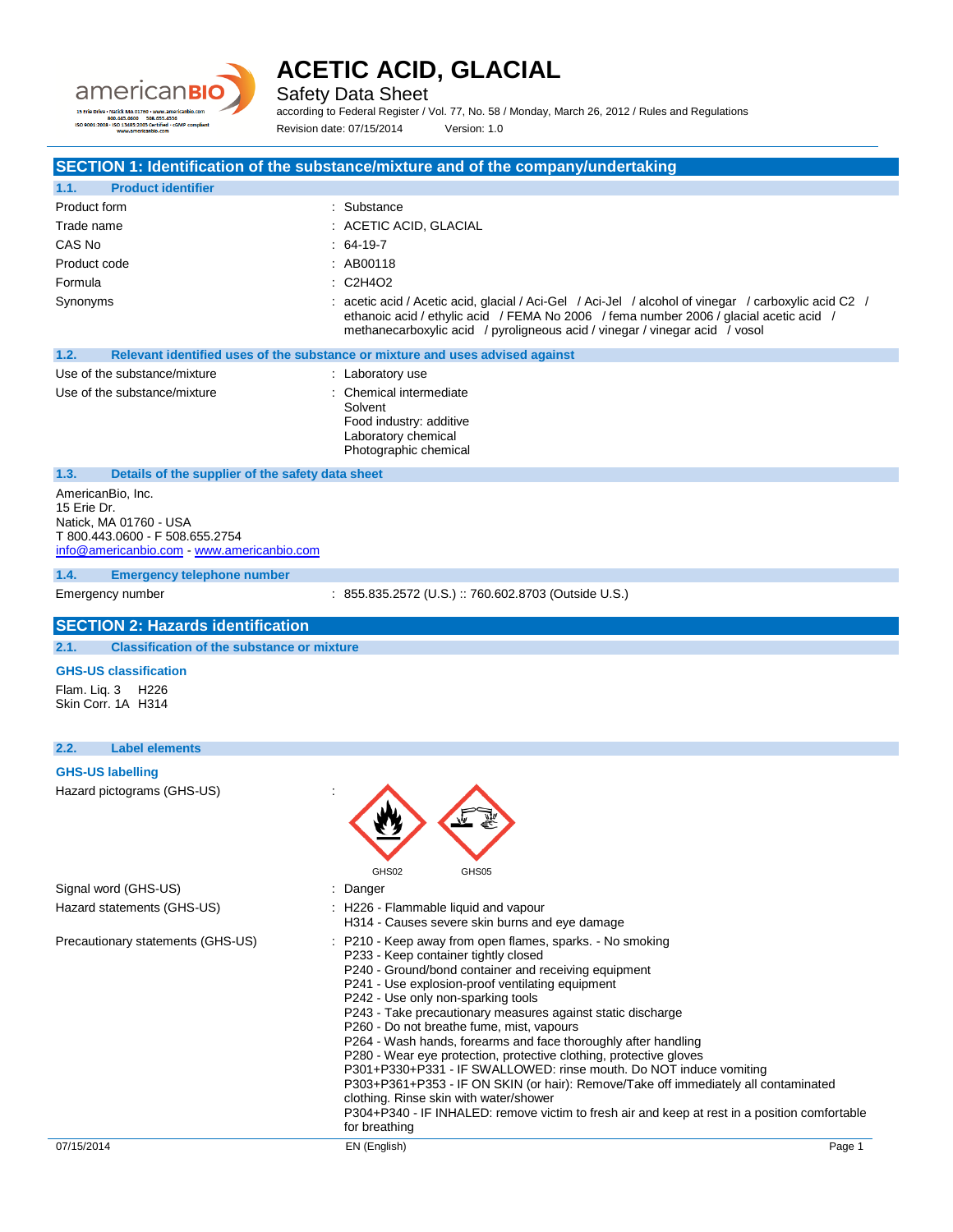Safety Data Sheet

according to Federal Register / Vol. 77, No. 58 / Monday, March 26, 2012 / Rules and Regulations

|                                                                     | P305+P351+P338 - If in eyes: Rinse cautiously with water for several minutes. Remove contact<br>lenses, if present and easy to do. Continue rinsing<br>P310 - Immediately call a POISON CENTER or doctor/physician<br>P321 - Specific treatment (see SECTION 4 on this label)<br>P363 - Wash contaminated clothing before reuse<br>P370+P378 - In case of fire: Use Collect all waste in suitable and labelled containers and<br>dispose according to local legislation, In case of fire: evacuate area for extinction<br>P403+P235 - Store in a well-ventilated place. Keep cool<br>P405 - Store locked up<br>P501 - Dispose of contents/container to Collect all waste in suitable and labelled containers and<br>dispose according to local legislation |     |                                           |
|---------------------------------------------------------------------|------------------------------------------------------------------------------------------------------------------------------------------------------------------------------------------------------------------------------------------------------------------------------------------------------------------------------------------------------------------------------------------------------------------------------------------------------------------------------------------------------------------------------------------------------------------------------------------------------------------------------------------------------------------------------------------------------------------------------------------------------------|-----|-------------------------------------------|
| 2.3.<br><b>Other hazards</b>                                        |                                                                                                                                                                                                                                                                                                                                                                                                                                                                                                                                                                                                                                                                                                                                                            |     |                                           |
| No additional information available                                 |                                                                                                                                                                                                                                                                                                                                                                                                                                                                                                                                                                                                                                                                                                                                                            |     |                                           |
| 2.4.<br><b>Unknown acute toxicity (GHS-US)</b>                      |                                                                                                                                                                                                                                                                                                                                                                                                                                                                                                                                                                                                                                                                                                                                                            |     |                                           |
| No data available                                                   |                                                                                                                                                                                                                                                                                                                                                                                                                                                                                                                                                                                                                                                                                                                                                            |     |                                           |
| <b>SECTION 3: Composition/information on ingredients</b>            |                                                                                                                                                                                                                                                                                                                                                                                                                                                                                                                                                                                                                                                                                                                                                            |     |                                           |
| 3.1.<br><b>Substance</b>                                            |                                                                                                                                                                                                                                                                                                                                                                                                                                                                                                                                                                                                                                                                                                                                                            |     |                                           |
| <b>Name</b>                                                         | <b>Product identifier</b>                                                                                                                                                                                                                                                                                                                                                                                                                                                                                                                                                                                                                                                                                                                                  | %   | <b>GHS-US classification</b>              |
| ACETIC ACID, GLACIAL<br>(Main constituent)                          | (CAS No) 64-19-7                                                                                                                                                                                                                                                                                                                                                                                                                                                                                                                                                                                                                                                                                                                                           | 100 | Flam. Liq. 3, H226<br>Skin Corr. 1A, H314 |
| Full text of H-phrases: see section 16                              |                                                                                                                                                                                                                                                                                                                                                                                                                                                                                                                                                                                                                                                                                                                                                            |     |                                           |
| 3.2.<br><b>Mixture</b>                                              |                                                                                                                                                                                                                                                                                                                                                                                                                                                                                                                                                                                                                                                                                                                                                            |     |                                           |
| Not applicable                                                      |                                                                                                                                                                                                                                                                                                                                                                                                                                                                                                                                                                                                                                                                                                                                                            |     |                                           |
| <b>SECTION 4: First aid measures</b>                                |                                                                                                                                                                                                                                                                                                                                                                                                                                                                                                                                                                                                                                                                                                                                                            |     |                                           |
| 4.1.<br><b>Description of first aid measures</b>                    |                                                                                                                                                                                                                                                                                                                                                                                                                                                                                                                                                                                                                                                                                                                                                            |     |                                           |
| First-aid measures general                                          | : Check the vital functions. Unconscious: maintain adequate airway and respiration. Respiratory<br>arrest: artificial respiration or oxygen. Cardiac arrest: perform resuscitation. Victim conscious with<br>laboured breathing: half-seated. Victim in shock: on his back with legs slightly raised. Vomiting:<br>prevent asphyxia/aspiration pneumonia. Prevent cooling by covering the victim (no warming up).<br>Keep watching the victim. Give psychological aid. Keep the victim calm, avoid physical strain.<br>Depending on the victim's condition: doctor/hospital. Never give anything by mouth to an<br>unconscious person. If you feel unwell, seek medical advice (show the label where possible).                                            |     |                                           |
| First-aid measures after inhalation                                 | Remove the victim into fresh air. Immediately consult a doctor/medical service. Doctor:<br>administration of corticoid spray. Remove to fresh air and keep at rest in a position comfortable<br>for breathing. Immediately call a POISON CENTER or doctor/physician.                                                                                                                                                                                                                                                                                                                                                                                                                                                                                       |     |                                           |
| First-aid measures after skin contact                               | Wash immediately with lots of water (15 minutes)/shower. Do not apply (chemical) neutralizing<br>agents. Remove clothing while washing. Do not remove clothing if it sticks to the skin. Cover<br>wounds with sterile bandage. Consult a doctor/medical service. If burned surface > 10%: take<br>victim to hospital. Remove/Take off immediately all contaminated clothing. Rinse skin with<br>water/shower. Immediately call a POISON CENTER or doctor/physician.                                                                                                                                                                                                                                                                                        |     |                                           |
| First-aid measures after eye contact                                | Rinse immediately with plenty of water for 15 minutes. Do not apply neutralizing agents. Take<br>victim to an ophthalmologist. Rinse cautiously with water for several minutes. Remove contact<br>lenses, if present and easy to do. Continue rinsing. Immediately call a POISON CENTER or<br>doctor/physician.                                                                                                                                                                                                                                                                                                                                                                                                                                            |     |                                           |
| First-aid measures after ingestion                                  | Rinse mouth with water. Immediately after ingestion: give lots of water to drink. Give milk to<br>drink. Do not induce vomiting. Do not give activated charcoal. Immediately consult a<br>doctor/medical service. Call Poison Information Centre (www.big.be/antigif.htm). Take the<br>container/vomit to the doctor/hospital. Ingestion of large quantities: immediately to hospital. Do<br>not give chemical antidote. Doctor: gastric lavage is not recommended. Rinse mouth. Do NOT<br>induce vomiting. Immediately call a POISON CENTER or doctor/physician.                                                                                                                                                                                          |     |                                           |
| 4.2.<br>Most important symptoms and effects, both acute and delayed |                                                                                                                                                                                                                                                                                                                                                                                                                                                                                                                                                                                                                                                                                                                                                            |     |                                           |
| Symptoms/injuries                                                   | : Causes severe skin burns and eye damage.                                                                                                                                                                                                                                                                                                                                                                                                                                                                                                                                                                                                                                                                                                                 |     |                                           |
| Symptoms/injuries after inhalation                                  | : Irritation of the respiratory tract. Irritation of the nasal mucous membranes. Coughing.<br>EXPOSURE TO HIGH CONCENTRATIONS: Corrosion of the upper respiratory tract.<br>FOLLOWING SYMPTOMS MAY APPEAR LATER: Respiratory difficulties. Possible inflammation<br>of the respiratory tract. Risk of pneumonia. Risk of lung oedema.                                                                                                                                                                                                                                                                                                                                                                                                                      |     |                                           |
| Symptoms/injuries after skin contact                                | Caustic burns/corrosion of the skin.                                                                                                                                                                                                                                                                                                                                                                                                                                                                                                                                                                                                                                                                                                                       |     |                                           |
| Symptoms/injuries after eye contact                                 | : Corrosion of the eye tissue. Permanent eye damage.                                                                                                                                                                                                                                                                                                                                                                                                                                                                                                                                                                                                                                                                                                       |     |                                           |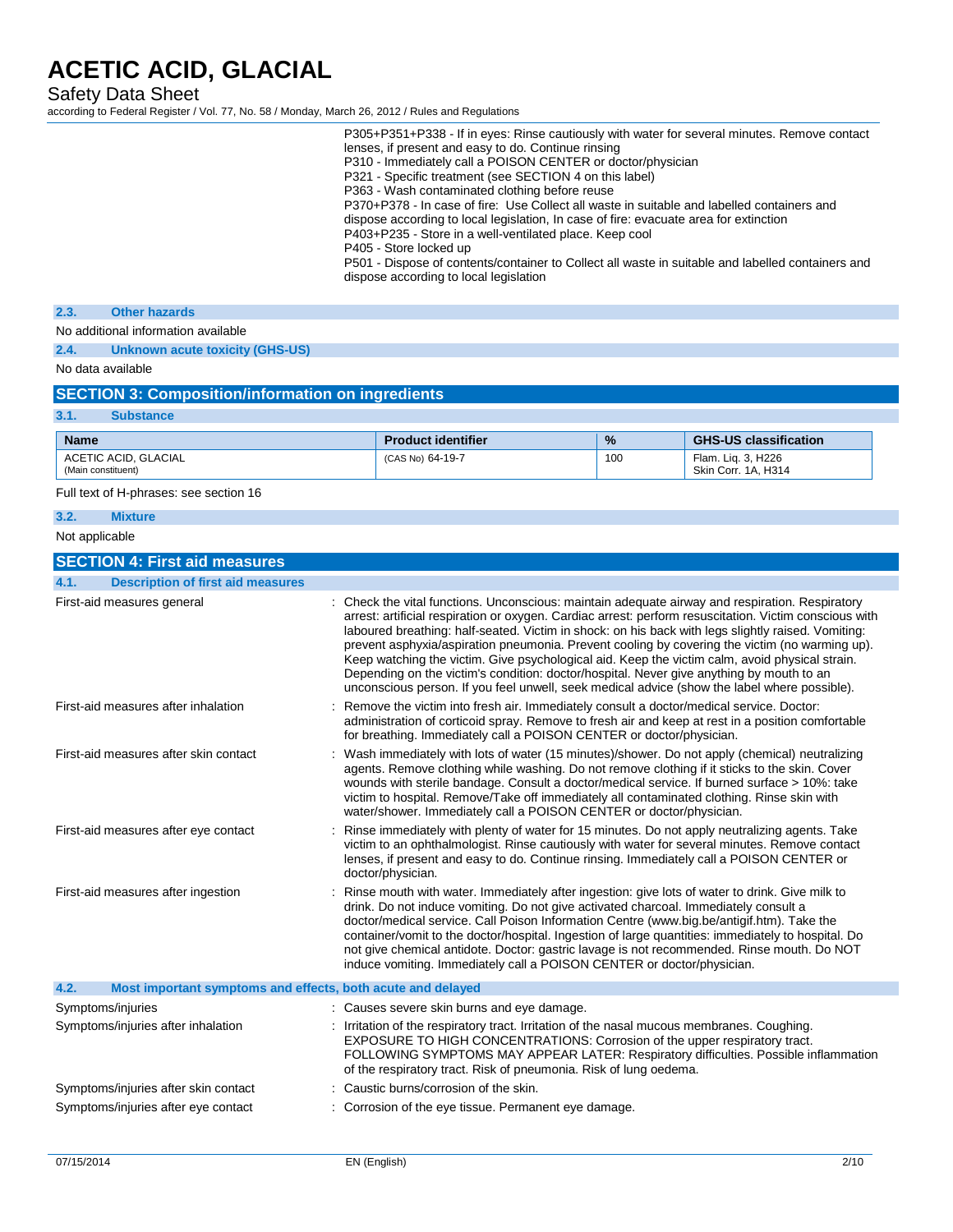### Safety Data Sheet

according to Federal Register / Vol. 77, No. 58 / Monday, March 26, 2012 / Rules and Regulations

| Symptoms/injuries after ingestion | : Risk of aspiration pneumonia. Burns to the gastric/intestinal mucosa. Possible esophageal<br>perforation. Blood in vomit. Diarrhoea. Shock. Change in the haemogramme/blood composition.<br>Change in urine composition. Decreased renal function.                          |
|-----------------------------------|-------------------------------------------------------------------------------------------------------------------------------------------------------------------------------------------------------------------------------------------------------------------------------|
| Chronic symptoms                  | : ON CONTINUOUS/REPEATED EXPOSURE/CONTACT: Red skin. May stain the skin. Slight<br>irritation. Inflammation/damage of the eye tissue. Dry/sore throat. Possible inflammation of the<br>respiratory tract. Affection/discolouration of the teeth. Gastrointestinal complaints. |

**4.3. Indication of any immediate medical attention and special treatment needed**

No additional information available

|             | <b>SECTION 5: Firefighting measures</b>               |                                                                                                                                                                                                                                                                                                                                                                                                                                        |
|-------------|-------------------------------------------------------|----------------------------------------------------------------------------------------------------------------------------------------------------------------------------------------------------------------------------------------------------------------------------------------------------------------------------------------------------------------------------------------------------------------------------------------|
| 5.1.        | <b>Extinguishing media</b>                            |                                                                                                                                                                                                                                                                                                                                                                                                                                        |
|             | Suitable extinguishing media                          | : Water spray. Polyvalent foam. Alcohol-resistant foam. BC powder. Carbon dioxide. Foam. Dry<br>powder. Carbon dioxide. Water spray. Sand.                                                                                                                                                                                                                                                                                             |
|             | Unsuitable extinguishing media                        | : No unsuitable extinguishing media known. Do not use a heavy water stream.                                                                                                                                                                                                                                                                                                                                                            |
| 5.2.        | Special hazards arising from the substance or mixture |                                                                                                                                                                                                                                                                                                                                                                                                                                        |
| Fire hazard |                                                       | : DIRECT FIRE HAZARD. Flammable. Gas/vapour flammable with air within explosion limits.<br>INDIRECT FIRE HAZARD. May be ignited by sparks. Reactions involving a fire hazard: see<br>"Reactivity Hazard". Flammable liquid and vapour.                                                                                                                                                                                                 |
|             | Explosion hazard                                      | : DIRECT EXPLOSION HAZARD. Gas/vapour explosive with air within explosion limits.<br>INDIRECT EXPLOSION HAZARD. may be ignited by sparks. Reactions with explosion hazards:<br>see "Reactivity Hazard". May form flammable/explosive vapour-air mixture.                                                                                                                                                                               |
| Reactivity  |                                                       | : On heating: release of corrosive/combustible gases/vapours (acetic acid vapours). Upon<br>combustion: CO and CO2 are formed. Violent to explosive reaction with many compounds e.g.:<br>with (strong) oxidizers: (increased) risk of fire/explosion. Reacts violently with (some) bases.<br>Reacts with (some) metals: release of highly flammable gases/vapours (hydrogen). Thermal<br>decomposition generates : Corrosive vapours. |
| 5.3.        | <b>Advice for firefighters</b>                        |                                                                                                                                                                                                                                                                                                                                                                                                                                        |
|             | Firefighting instructions                             | : Cool tanks/drums with water spray/remove them into safety. Do not move the load if exposed to<br>heat. Dilute toxic gases with water spray. Take account of toxic fire-fighting water. Use water<br>moderately and if possible collect or contain it. Use water spray or fog for cooling exposed<br>containers. Exercise caution when fighting any chemical fire. Avoid (reject) fire-fighting water to<br>enter environment.        |
|             | Protection during firefighting                        | Do not enter fire area without proper protective equipment, including respiratory protection.                                                                                                                                                                                                                                                                                                                                          |

|        | <b>SECTION 6: Accidental release measures</b> |                                                                                                                                                                                                                                                                                                                                                    |
|--------|-----------------------------------------------|----------------------------------------------------------------------------------------------------------------------------------------------------------------------------------------------------------------------------------------------------------------------------------------------------------------------------------------------------|
| 6.1.   |                                               | Personal precautions, protective equipment and emergency procedures                                                                                                                                                                                                                                                                                |
|        | General measures                              | Remove ignition sources. Use special care to avoid static electric charges. No naked lights. No<br>smoking.                                                                                                                                                                                                                                        |
| 6.1.1. | For non-emergency personnel                   |                                                                                                                                                                                                                                                                                                                                                    |
|        | Protective equipment                          | : Gas-tight suit. Corrosion-proof suit.                                                                                                                                                                                                                                                                                                            |
|        | Emergency procedures                          | : Keep upwind. Mark the danger area. Consider evacuation. Seal off low-lying areas. Close doors<br>and windows of adjacent premises. Stop engines and no smoking. No naked flames or sparks.<br>Spark- and explosionproof appliances and lighting equipment. Keep containers closed. Wash<br>contaminated clothes. Evacuate unnecessary personnel. |
| 6.1.2. | For emergency responders                      |                                                                                                                                                                                                                                                                                                                                                    |
|        | Protective equipment                          | : Equip cleanup crew with proper protection.                                                                                                                                                                                                                                                                                                       |
|        | Emergency procedures                          | : Ventilate area.                                                                                                                                                                                                                                                                                                                                  |
| 6.2.   | <b>Environmental precautions</b>              |                                                                                                                                                                                                                                                                                                                                                    |

Prevent soil and water pollution. Prevent spreading in sewers. Prevent entry to sewers and public waters. Notify authorities if liquid enters sewers or public waters.

#### **6.3. Methods and material for containment and cleaning up**

For containment : Contain released substance, pump into suitable containers. Consult "Material-handling" to select material of containers. Plug the leak, cut off the supply. Dam up the liquid spill. Try to reduce evaporation. Measure the concentration of the explosive gas-air mixture. Dilute combustible/toxic gases/vapours with water spray. Take account of toxic/corrosive precipitation water. Provide equipment/receptacles with earthing. Do not use compressed air for pumping over spills.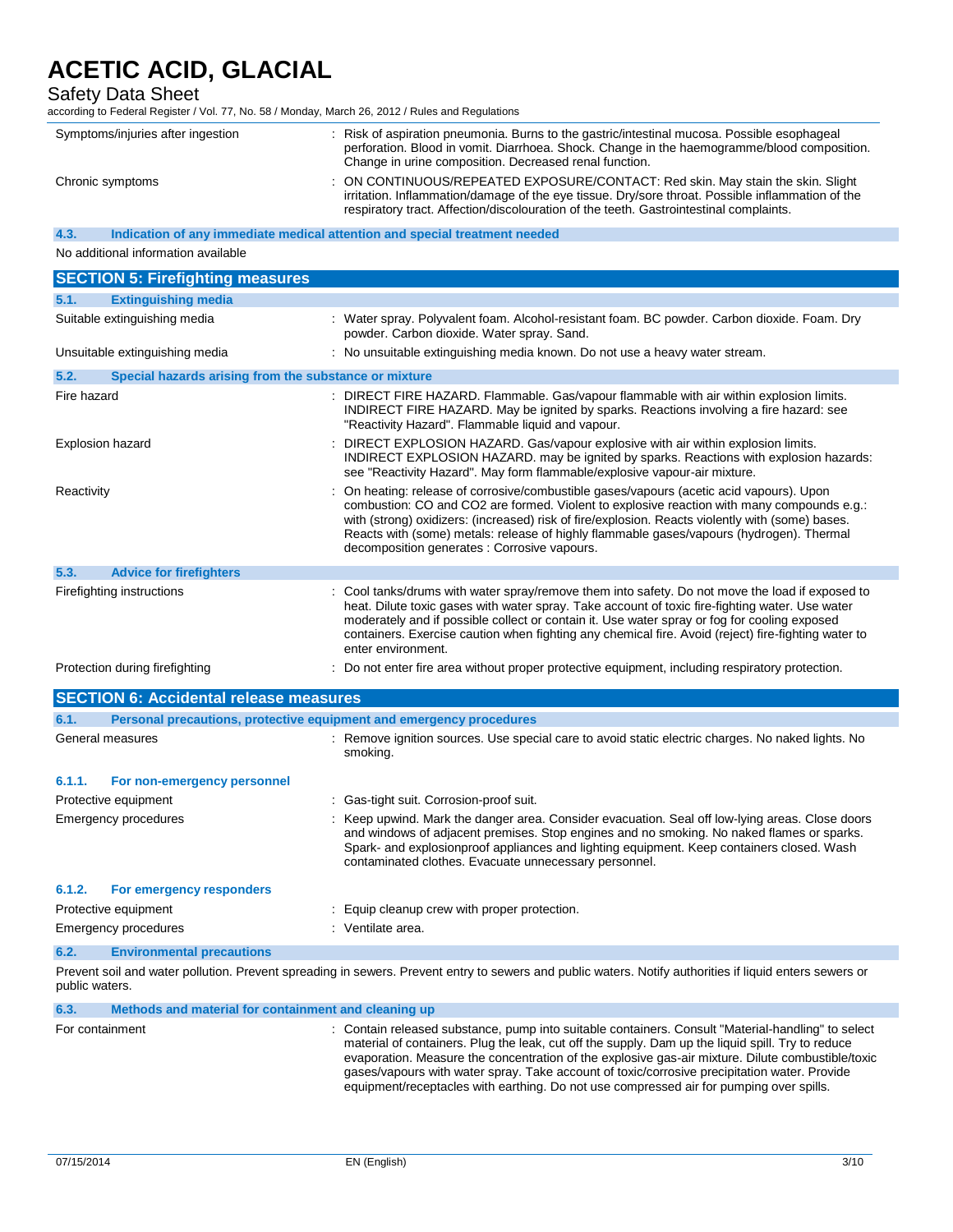### Safety Data Sheet

according to Federal Register / Vol. 77, No. 58 / Monday, March 26, 2012 / Rules and Regulations

|                    | Methods for cleaning up                                      | : Take up liquid spill into inert absorbent material, e.g.: sand, earth, vermiculite or kieselguhr,<br>powdered limestone. Scoop absorbed substance into closing containers. See "Material-handling"<br>for suitable container materials. Carefully collect the spill/leftovers. Damaged/cooled tanks must<br>be emptied. Do not use compressed air for pumping over spills. Clean contaminated surfaces<br>with an excess of water. Take collected spill to manufacturer/competent authority. Wash clothing<br>and equipment after handling. Soak up spills with inert solids, such as clay or diatomaceous<br>earth as soon as possible. Collect spillage. Store aways from other materials.                                                                                                                                                                                                                                                                                                                                                                                                                                                                                                                                      |
|--------------------|--------------------------------------------------------------|-------------------------------------------------------------------------------------------------------------------------------------------------------------------------------------------------------------------------------------------------------------------------------------------------------------------------------------------------------------------------------------------------------------------------------------------------------------------------------------------------------------------------------------------------------------------------------------------------------------------------------------------------------------------------------------------------------------------------------------------------------------------------------------------------------------------------------------------------------------------------------------------------------------------------------------------------------------------------------------------------------------------------------------------------------------------------------------------------------------------------------------------------------------------------------------------------------------------------------------|
| 6.4.               | <b>Reference to other sections</b>                           |                                                                                                                                                                                                                                                                                                                                                                                                                                                                                                                                                                                                                                                                                                                                                                                                                                                                                                                                                                                                                                                                                                                                                                                                                                     |
|                    | See Heading 8. Exposure controls and personal protection.    |                                                                                                                                                                                                                                                                                                                                                                                                                                                                                                                                                                                                                                                                                                                                                                                                                                                                                                                                                                                                                                                                                                                                                                                                                                     |
|                    | <b>SECTION 7: Handling and storage</b>                       |                                                                                                                                                                                                                                                                                                                                                                                                                                                                                                                                                                                                                                                                                                                                                                                                                                                                                                                                                                                                                                                                                                                                                                                                                                     |
| 7.1.               | <b>Precautions for safe handling</b>                         |                                                                                                                                                                                                                                                                                                                                                                                                                                                                                                                                                                                                                                                                                                                                                                                                                                                                                                                                                                                                                                                                                                                                                                                                                                     |
|                    | Additional hazards when processed                            | : Handle empty containers with care because residual vapours are flammable.                                                                                                                                                                                                                                                                                                                                                                                                                                                                                                                                                                                                                                                                                                                                                                                                                                                                                                                                                                                                                                                                                                                                                         |
|                    | Precautions for safe handling                                | : Comply with the legal requirements. Remove contaminated clothing immediately. Clean<br>contaminated clothing. Keep the substance free from contamination. Use corrosionproof<br>equipment. Handle uncleaned empty containers as full ones. Thoroughly clean/dry the<br>installation before use. Do not discharge the waste into the drain. Do not use compressed air for<br>pumping over. Use spark-/explosionproof appliances and lighting system. Take precautions<br>against electrostatic charges. Keep away from naked flames/heat. Keep away from ignition<br>sources/sparks. Observe very strict hygiene - avoid contact. Keep container tightly closed.<br>Measure the concentration in the air regularly. Work under local exhaust/ventilation. Exhaust gas<br>must be neutralised. Wash hands and other exposed areas with mild soap and water before<br>eating, drinking or smoking and when leaving work. Provide good ventilation in process area to<br>prevent formation of vapour. No naked lights. No smoking. Take precautionary measures against<br>static discharge. Use only non-sparking tools. Do not breathe Do not get in eyes, on skin, or on<br>clothing. Avoid contact during pregnancy/while nursing. |
| Hygiene measures   |                                                              | : Wash Wash hands and other exposed areas with mild soap and water before eating, drinking or<br>smoking and when leaving work thoroughly after handling.                                                                                                                                                                                                                                                                                                                                                                                                                                                                                                                                                                                                                                                                                                                                                                                                                                                                                                                                                                                                                                                                           |
| 7.2.               | Conditions for safe storage, including any incompatibilities |                                                                                                                                                                                                                                                                                                                                                                                                                                                                                                                                                                                                                                                                                                                                                                                                                                                                                                                                                                                                                                                                                                                                                                                                                                     |
|                    | Technical measures                                           | : Proper grounding procedures to avoid static electricity should be followed. Ground/bond<br>container and receiving equipment. Use explosion-proof Comply with applicable regulations<br>equipment. Comply with applicable regulations.                                                                                                                                                                                                                                                                                                                                                                                                                                                                                                                                                                                                                                                                                                                                                                                                                                                                                                                                                                                            |
| Storage conditions |                                                              | : Keep only in the original container in a cool, well ventilated place away from : Heat sources.,<br>Keep container closed when not in use, Keep container tightly closed. Keep container tightly<br>closed.                                                                                                                                                                                                                                                                                                                                                                                                                                                                                                                                                                                                                                                                                                                                                                                                                                                                                                                                                                                                                        |
|                    | Incompatible products                                        | : Strong bases. Strong acids.                                                                                                                                                                                                                                                                                                                                                                                                                                                                                                                                                                                                                                                                                                                                                                                                                                                                                                                                                                                                                                                                                                                                                                                                       |
|                    | Incompatible materials                                       | : Sources of ignition. Direct sunlight. Heat sources.                                                                                                                                                                                                                                                                                                                                                                                                                                                                                                                                                                                                                                                                                                                                                                                                                                                                                                                                                                                                                                                                                                                                                                               |
|                    | Storage temperature                                          | $: >17$ °C                                                                                                                                                                                                                                                                                                                                                                                                                                                                                                                                                                                                                                                                                                                                                                                                                                                                                                                                                                                                                                                                                                                                                                                                                          |
|                    | Heat and ignition sources                                    | : KEEP SUBSTANCE AWAY FROM: heat sources. ignition sources.                                                                                                                                                                                                                                                                                                                                                                                                                                                                                                                                                                                                                                                                                                                                                                                                                                                                                                                                                                                                                                                                                                                                                                         |
|                    | Prohibitions on mixed storage                                | : KEEP SUBSTANCE AWAY FROM: combustible materials. oxidizing agents. (strong) bases.<br>metals. alcohols. amines. water/moisture.                                                                                                                                                                                                                                                                                                                                                                                                                                                                                                                                                                                                                                                                                                                                                                                                                                                                                                                                                                                                                                                                                                   |
| Storage area       |                                                              | Store in a dry area. Ventilation at floor level. Keep out of direct sunlight. Fireproof storeroom.<br>Keep locked up. Protect against frost. Provide for a tub to collect spills. Provide the tank with<br>earthing. Detached building. Store only in a limited quantity. Meet the legal requirements.                                                                                                                                                                                                                                                                                                                                                                                                                                                                                                                                                                                                                                                                                                                                                                                                                                                                                                                              |
|                    | Special rules on packaging                                   | : SPECIAL REQUIREMENTS: closing. dry. clean. correctly labelled. meet the legal requirements.<br>Secure fragile packagings in solid containers.                                                                                                                                                                                                                                                                                                                                                                                                                                                                                                                                                                                                                                                                                                                                                                                                                                                                                                                                                                                                                                                                                     |
|                    | Packaging materials                                          | : SUITABLE MATERIAL: aluminium. glass. MATERIAL TO AVOID: steel. iron. zinc. lead. copper.<br>bronze.                                                                                                                                                                                                                                                                                                                                                                                                                                                                                                                                                                                                                                                                                                                                                                                                                                                                                                                                                                                                                                                                                                                               |
| 7.3.               | Specific end use(s)                                          |                                                                                                                                                                                                                                                                                                                                                                                                                                                                                                                                                                                                                                                                                                                                                                                                                                                                                                                                                                                                                                                                                                                                                                                                                                     |

No additional information available

| <b>SECTION 8: Exposure controls/personal protection</b> |                  |        |  |
|---------------------------------------------------------|------------------|--------|--|
| 8.1.<br><b>Control parameters</b>                       |                  |        |  |
| <b>ACETIC ACID, GLACIAL (64-19-7)</b>                   |                  |        |  |
| USA ACGIH                                               | ACGIH TWA (ppm)  | 10 ppm |  |
| USA ACGIH                                               | ACGIH STEL (ppm) | 10 ppm |  |

### **8.2. Exposure controls**

Personal protective equipment : Avoid all unnecessary exposure.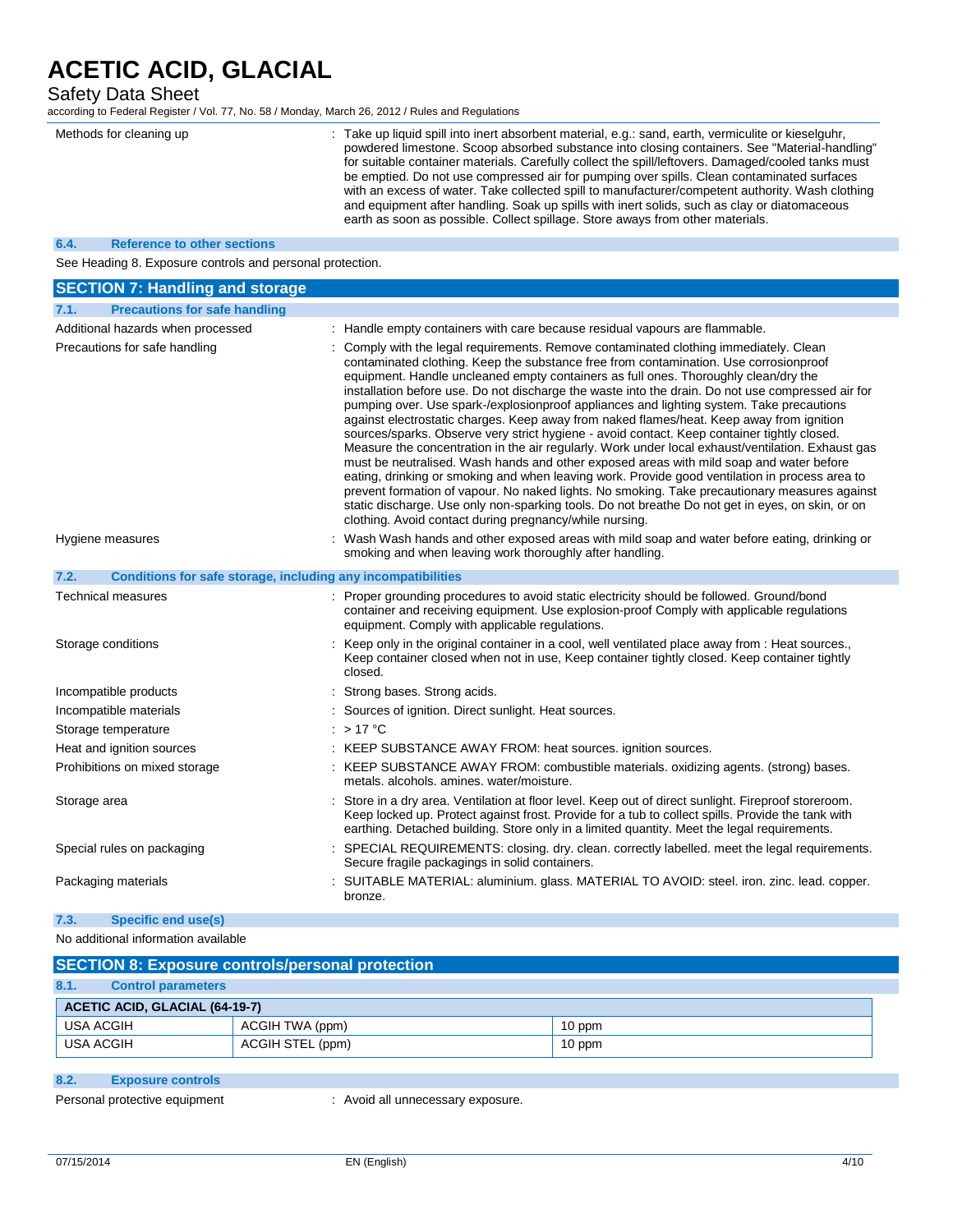### Safety Data Sheet

according to Federal Register / Vol. 77, No. 58 / Monday, March 26, 2012 / Rules and Regulations

| Materials for protective clothing | : GIVE EXCELLENT RESISTANCE: butyl rubber. polyethylene/ethylenevinylalcohol. viton. GIVE<br>GOOD RESISTANCE: neoprene. GIVE LESS RESISTANCE: natural rubber. PVC. GIVE POOR<br>RESISTANCE: polyethylene. PVA. |
|-----------------------------------|----------------------------------------------------------------------------------------------------------------------------------------------------------------------------------------------------------------|
| Hand protection                   | : Gloves. Wear protective gloves.                                                                                                                                                                              |
| Eye protection                    | : Chemical goggles or face shield. Safety glasses.                                                                                                                                                             |
| Skin and body protection          | : Head/neck protection. Corrosion-proof clothing. Wear suitable protective clothing.                                                                                                                           |
| Respiratory protection            | : Wear gas mask with filter type A if conc. in air > exposure limit. High vapour/gas concentration:<br>self-contained respirator. Wear appropriate mask.                                                       |
| Other information                 | : Do not eat, drink or smoke during use.                                                                                                                                                                       |

| <b>SECTION 9: Physical and chemical properties</b>            |                                                                                                                                                                                                                                                   |
|---------------------------------------------------------------|---------------------------------------------------------------------------------------------------------------------------------------------------------------------------------------------------------------------------------------------------|
| Information on basic physical and chemical properties<br>9.1. |                                                                                                                                                                                                                                                   |
| Physical state                                                | : Liquid                                                                                                                                                                                                                                          |
| Appearance                                                    | : Liquid.                                                                                                                                                                                                                                         |
| Molecular mass                                                | : 60.05 g/mol                                                                                                                                                                                                                                     |
| Colour                                                        | : Colourless.                                                                                                                                                                                                                                     |
| Odour                                                         | Irritating/pungent odour. Vinegar odour.                                                                                                                                                                                                          |
| Odour threshold                                               | : 1 ppm<br>$2.5 \text{ mg/m}^3$                                                                                                                                                                                                                   |
| рH                                                            | $: 2.4(6\%)$                                                                                                                                                                                                                                      |
| pH solution                                                   | $:6\%$                                                                                                                                                                                                                                            |
| Relative evaporation rate (butylacetate=1)                    | : 0.97                                                                                                                                                                                                                                            |
| Relative evaporation rate (ether=1)                           | : 11                                                                                                                                                                                                                                              |
| Melting point                                                 | : 17 °C                                                                                                                                                                                                                                           |
| Freezing point                                                | : No data available                                                                                                                                                                                                                               |
| Boiling point                                                 | $:~118~^{\circ}\mathrm{C}$                                                                                                                                                                                                                        |
| Flash point                                                   | : 40 $^{\circ}$ C                                                                                                                                                                                                                                 |
| Critical temperature                                          | : 322 °C                                                                                                                                                                                                                                          |
| Self ignition temperature                                     | : 485 °C                                                                                                                                                                                                                                          |
| Decomposition temperature                                     | : No data available                                                                                                                                                                                                                               |
| Flammability (solid, gas)                                     | : No data available                                                                                                                                                                                                                               |
| Vapour pressure                                               | : 16 hPa                                                                                                                                                                                                                                          |
| Vapour pressure at 50 °C                                      | : 75 hPa                                                                                                                                                                                                                                          |
| Critical pressure                                             | : 45300 hPa                                                                                                                                                                                                                                       |
| Relative vapour density at 20 °C                              | $\therefore$ 2.1                                                                                                                                                                                                                                  |
| Relative density                                              | : 1.0                                                                                                                                                                                                                                             |
| Relative density of saturated gas/air mixture                 | : 1.0                                                                                                                                                                                                                                             |
| Density                                                       | : $1049 \text{ kg/m}^3$                                                                                                                                                                                                                           |
| Solubility                                                    | Soluble in water. Soluble in ethanol. Soluble in ether. Soluble in acetone. Soluble in<br>tetrachloromethane. Soluble in glycerol. Soluble in dimethyl sulfoxide.<br>Water: Complete<br>Ethanol: Complete<br>Ether: Complete<br>Acetone: Complete |
| Log Pow                                                       | : -0.31 (Experimental value)                                                                                                                                                                                                                      |
| Log Kow                                                       | : No data available                                                                                                                                                                                                                               |
| Viscosity, kinematic                                          | : No data available                                                                                                                                                                                                                               |
| Viscosity, dynamic                                            | : $0.0012$ Pa.s (20 °C)                                                                                                                                                                                                                           |
| Explosive properties                                          | : No data available                                                                                                                                                                                                                               |
| Oxidising properties                                          | : No data available                                                                                                                                                                                                                               |
| <b>Explosive limits</b>                                       | $: 4 - 19$ vol %<br>100 - 430 g/m <sup>3</sup>                                                                                                                                                                                                    |
| <b>Other information</b><br>9.2.                              |                                                                                                                                                                                                                                                   |
| Specific conductivity                                         | : 600000 pS/m                                                                                                                                                                                                                                     |
| VOC content                                                   | $: 100 \%$                                                                                                                                                                                                                                        |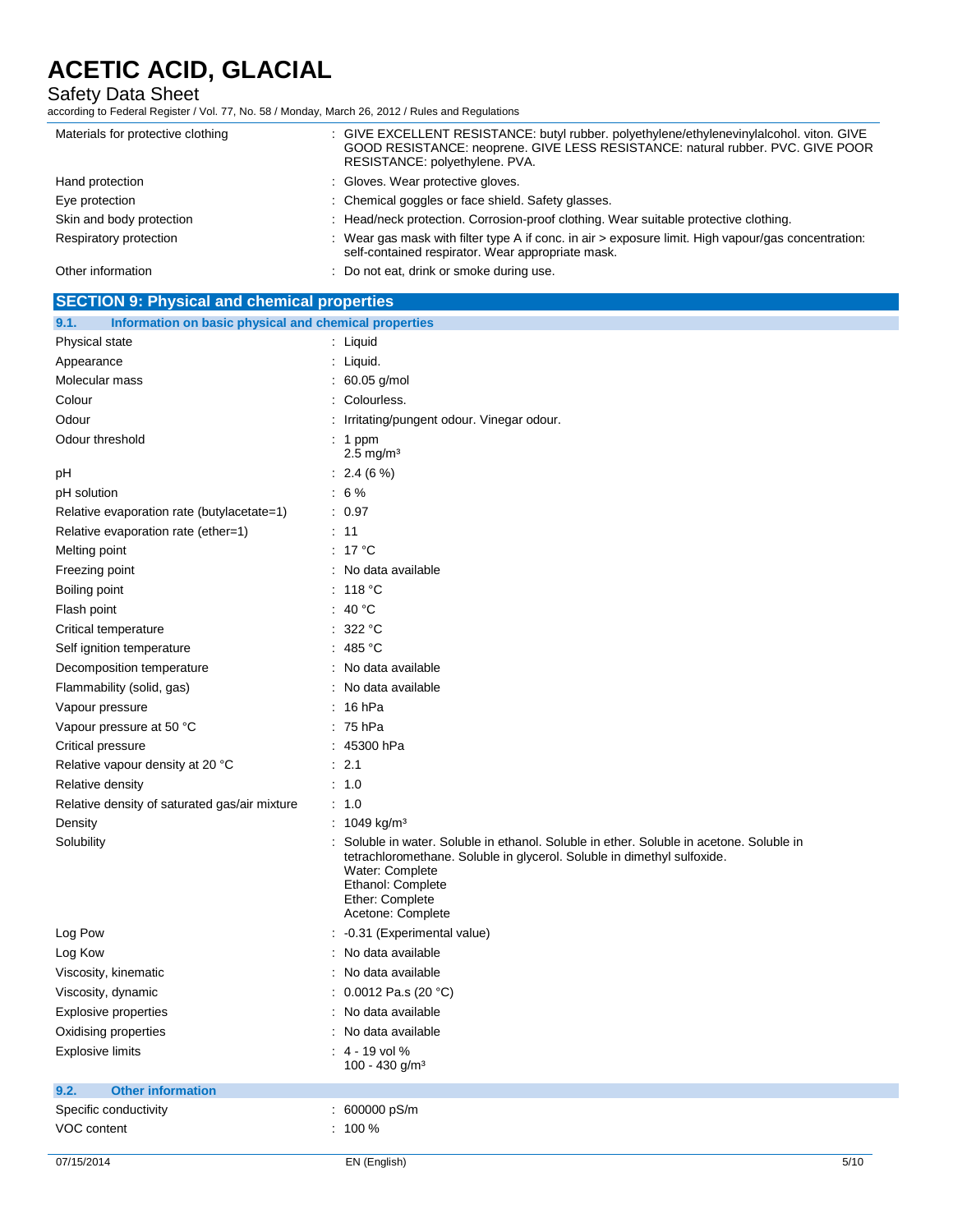### Safety Data Sheet

according to Federal Register / Vol. 77, No. 58 / Monday, March 26, 2012 / Rules and Regulations

Other properties : Gas/vapour heavier than air at 20°C. Clear. Hygroscopic. Volatile. Substance has acid reaction.

### **SECTION 10: Stability and reactivity**

#### **10.1. Reactivity**

On heating: release of corrosive/combustible gases/vapours (acetic acid vapours). Upon combustion: CO and CO2 are formed. Violent to explosive reaction with many compounds e.g.: with (strong) oxidizers: (increased) risk of fire/explosion. Reacts violently with (some) bases. Reacts with (some) metals: release of highly flammable gases/vapours (hydrogen). Thermal decomposition generates : Corrosive vapours.

#### **10.2. Chemical stability**

Hygroscopic. Not established. Flammable liquid and vapour. May form flammable/explosive vapour-air mixture.

**10.3. Possibility of hazardous reactions**

Not established.

**10.4. Conditions to avoid**

Direct sunlight. Extremely high or low temperatures. Open flame. Overheating. Heat. Sparks.

**10.5. Incompatible materials**

Strong acids. Strong bases.

#### **10.6. Hazardous decomposition products**

fume. Carbon monoxide. Carbon dioxide. May release flammable gases. Thermal decomposition generates : Corrosive vapours.

| <b>SECTION 11: Toxicological information</b>           |                                                                                                                                                                                                                                                                                                                                       |
|--------------------------------------------------------|---------------------------------------------------------------------------------------------------------------------------------------------------------------------------------------------------------------------------------------------------------------------------------------------------------------------------------------|
| 11.1.<br>Information on toxicological effects          |                                                                                                                                                                                                                                                                                                                                       |
|                                                        |                                                                                                                                                                                                                                                                                                                                       |
| <b>Acute toxicity</b>                                  | : Not classified                                                                                                                                                                                                                                                                                                                      |
| Skin corrosion/irritation                              | Causes severe skin burns and eye damage.                                                                                                                                                                                                                                                                                              |
|                                                        | pH: 2.4 (6 %)                                                                                                                                                                                                                                                                                                                         |
| Serious eye damage/irritation                          | : Not classified                                                                                                                                                                                                                                                                                                                      |
|                                                        | pH: 2.4 (6 %)                                                                                                                                                                                                                                                                                                                         |
| Respiratory or skin sensitisation                      | Not classified                                                                                                                                                                                                                                                                                                                        |
| Germ cell mutagenicity                                 | Not classified                                                                                                                                                                                                                                                                                                                        |
| Carcinogenicity                                        | Not classified                                                                                                                                                                                                                                                                                                                        |
| Reproductive toxicity                                  | Not classified                                                                                                                                                                                                                                                                                                                        |
| Specific target organ toxicity (single exposure)       | : Not classified                                                                                                                                                                                                                                                                                                                      |
| Specific target organ toxicity (repeated<br>exposure)  | : Not classified                                                                                                                                                                                                                                                                                                                      |
| Aspiration hazard                                      | Not classified                                                                                                                                                                                                                                                                                                                        |
| Potential Adverse human health effects and<br>symptoms | : Based on available data, the classification criteria are not met.                                                                                                                                                                                                                                                                   |
| Symptoms/injuries after inhalation                     | : Irritation of the respiratory tract. Irritation of the nasal mucous membranes. Coughing.<br>EXPOSURE TO HIGH CONCENTRATIONS: Corrosion of the upper respiratory tract.<br>FOLLOWING SYMPTOMS MAY APPEAR LATER: Respiratory difficulties. Possible inflammation<br>of the respiratory tract. Risk of pneumonia. Risk of lung oedema. |
| Symptoms/injuries after skin contact                   | : Caustic burns/corrosion of the skin.                                                                                                                                                                                                                                                                                                |
| Symptoms/injuries after eye contact                    | Corrosion of the eye tissue. Permanent eye damage.                                                                                                                                                                                                                                                                                    |
| Symptoms/injuries after ingestion                      | Risk of aspiration pneumonia. Burns to the gastric/intestinal mucosa. Possible esophageal<br>perforation. Blood in vomit. Diarrhoea. Shock. Change in the haemogramme/blood composition.<br>Change in urine composition. Decreased renal function.                                                                                    |
| Chronic symptoms                                       | ON CONTINUOUS/REPEATED EXPOSURE/CONTACT: Red skin. May stain the skin. Slight<br>irritation. Inflammation/damage of the eye tissue. Dry/sore throat. Possible inflammation of the<br>respiratory tract. Affection/discolouration of the teeth. Gastrointestinal complaints.                                                           |

| <b>SECTION 12: Ecological information</b> |                                                              |
|-------------------------------------------|--------------------------------------------------------------|
| 12.1.<br><b>Toxicity</b>                  |                                                              |
| Ecology - general                         | : Classification concerning the environment: not applicable. |
| Ecology - air                             | $\therefore$ TA-Luft Klasse 5.2.5/II.                        |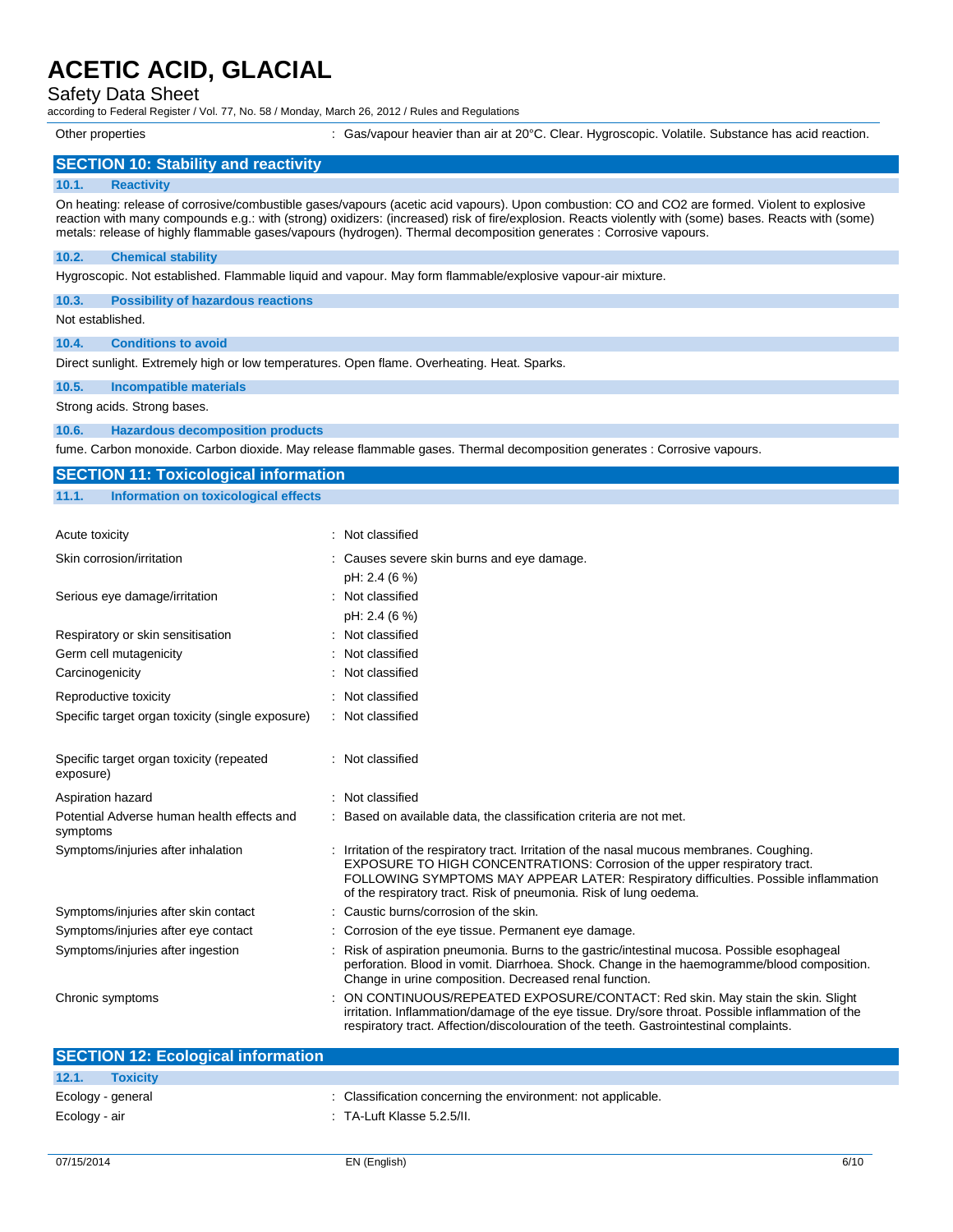Safety Data Sheet

according to Federal Register / Vol. 77, No. 58 / Monday, March 26, 2012 / Rules and Regulations

| Ecology - water                               | : Mild water pollutant (surface water). Harmful to fishes. Harmful to invertebrates (Daphnia). Not<br>harmful to algae. pH shift. Inhibition of activated sludge.                                                                                                                                                                                                                                                                                                                                                                                                                                                                                                                                                                                                                                                                                                                                                                                                        |
|-----------------------------------------------|--------------------------------------------------------------------------------------------------------------------------------------------------------------------------------------------------------------------------------------------------------------------------------------------------------------------------------------------------------------------------------------------------------------------------------------------------------------------------------------------------------------------------------------------------------------------------------------------------------------------------------------------------------------------------------------------------------------------------------------------------------------------------------------------------------------------------------------------------------------------------------------------------------------------------------------------------------------------------|
| <b>ACETIC ACID, GLACIAL (64-19-7)</b>         |                                                                                                                                                                                                                                                                                                                                                                                                                                                                                                                                                                                                                                                                                                                                                                                                                                                                                                                                                                          |
| LC50 fishes 1                                 | 75 mg/l (96 h; Lepomis macrochirus)                                                                                                                                                                                                                                                                                                                                                                                                                                                                                                                                                                                                                                                                                                                                                                                                                                                                                                                                      |
| EC50 Daphnia 1                                | 47 mg/l (24 h; Daphnia magna; Not neutralized)                                                                                                                                                                                                                                                                                                                                                                                                                                                                                                                                                                                                                                                                                                                                                                                                                                                                                                                           |
| EC50 other aquatic organisms 1                | > 5000 mg/l (5 h; Activated sludge)                                                                                                                                                                                                                                                                                                                                                                                                                                                                                                                                                                                                                                                                                                                                                                                                                                                                                                                                      |
| LC50 fish 2                                   | 94 mg/l (96 h; Oryzias latipes)                                                                                                                                                                                                                                                                                                                                                                                                                                                                                                                                                                                                                                                                                                                                                                                                                                                                                                                                          |
| EC50 Daphnia 2                                | 95 mg/l (24 h; Daphnia magna; Static system)                                                                                                                                                                                                                                                                                                                                                                                                                                                                                                                                                                                                                                                                                                                                                                                                                                                                                                                             |
| TLM fish 1                                    | 100 ppm (96 h; Carassius auratus)                                                                                                                                                                                                                                                                                                                                                                                                                                                                                                                                                                                                                                                                                                                                                                                                                                                                                                                                        |
| Threshold limit algae 1                       | 90 mg/l (192 h; Microcystis aeruginosa; Neutralized)                                                                                                                                                                                                                                                                                                                                                                                                                                                                                                                                                                                                                                                                                                                                                                                                                                                                                                                     |
| Threshold limit algae 2                       | 4000 mg/l (192 h; Scenedesmus quadricauda; Neutralized)                                                                                                                                                                                                                                                                                                                                                                                                                                                                                                                                                                                                                                                                                                                                                                                                                                                                                                                  |
| 12.2.<br><b>Persistence and degradability</b> |                                                                                                                                                                                                                                                                                                                                                                                                                                                                                                                                                                                                                                                                                                                                                                                                                                                                                                                                                                          |
| <b>ACETIC ACID, GLACIAL (64-19-7)</b>         |                                                                                                                                                                                                                                                                                                                                                                                                                                                                                                                                                                                                                                                                                                                                                                                                                                                                                                                                                                          |
| Persistence and degradability                 | Readily biodegradable in water. Inherently biodegradable. Biodegradable in the soil. Not<br>established.                                                                                                                                                                                                                                                                                                                                                                                                                                                                                                                                                                                                                                                                                                                                                                                                                                                                 |
| Biochemical oxygen demand (BOD)               | 0.6 - 0.74 g O <sup>2</sup> /g substance                                                                                                                                                                                                                                                                                                                                                                                                                                                                                                                                                                                                                                                                                                                                                                                                                                                                                                                                 |
| Chemical oxygen demand (COD)                  | 1.03 g O <sup>2</sup> /g substance                                                                                                                                                                                                                                                                                                                                                                                                                                                                                                                                                                                                                                                                                                                                                                                                                                                                                                                                       |
| ThOD                                          | 1.07 g O <sup>2</sup> /g substance                                                                                                                                                                                                                                                                                                                                                                                                                                                                                                                                                                                                                                                                                                                                                                                                                                                                                                                                       |
| BOD (% of ThOD)                               | 0.56 - 0.69 % ThOD                                                                                                                                                                                                                                                                                                                                                                                                                                                                                                                                                                                                                                                                                                                                                                                                                                                                                                                                                       |
| 12.3.<br><b>Bioaccumulative potential</b>     |                                                                                                                                                                                                                                                                                                                                                                                                                                                                                                                                                                                                                                                                                                                                                                                                                                                                                                                                                                          |
| <b>ACETIC ACID, GLACIAL (64-19-7)</b>         |                                                                                                                                                                                                                                                                                                                                                                                                                                                                                                                                                                                                                                                                                                                                                                                                                                                                                                                                                                          |
| Log Pow                                       | -0.31 (Experimental value)                                                                                                                                                                                                                                                                                                                                                                                                                                                                                                                                                                                                                                                                                                                                                                                                                                                                                                                                               |
| Bioaccumulative potential                     | Bioaccumulation: not applicable. Not established.                                                                                                                                                                                                                                                                                                                                                                                                                                                                                                                                                                                                                                                                                                                                                                                                                                                                                                                        |
| 12.4.<br><b>Mobility in soil</b>              |                                                                                                                                                                                                                                                                                                                                                                                                                                                                                                                                                                                                                                                                                                                                                                                                                                                                                                                                                                          |
| <b>ACETIC ACID, GLACIAL (64-19-7)</b>         |                                                                                                                                                                                                                                                                                                                                                                                                                                                                                                                                                                                                                                                                                                                                                                                                                                                                                                                                                                          |
| Surface tension                               | 0.028 N/m (20 $°C$ )                                                                                                                                                                                                                                                                                                                                                                                                                                                                                                                                                                                                                                                                                                                                                                                                                                                                                                                                                     |
| 12.5.<br><b>Other adverse effects</b>         |                                                                                                                                                                                                                                                                                                                                                                                                                                                                                                                                                                                                                                                                                                                                                                                                                                                                                                                                                                          |
| Other information                             | : Avoid release to the environment.                                                                                                                                                                                                                                                                                                                                                                                                                                                                                                                                                                                                                                                                                                                                                                                                                                                                                                                                      |
|                                               |                                                                                                                                                                                                                                                                                                                                                                                                                                                                                                                                                                                                                                                                                                                                                                                                                                                                                                                                                                          |
| <b>SECTION 13: Disposal considerations</b>    |                                                                                                                                                                                                                                                                                                                                                                                                                                                                                                                                                                                                                                                                                                                                                                                                                                                                                                                                                                          |
| 13.1.<br><b>Waste treatment methods</b>       |                                                                                                                                                                                                                                                                                                                                                                                                                                                                                                                                                                                                                                                                                                                                                                                                                                                                                                                                                                          |
| Waste disposal recommendations                | Remove waste in accordance with local and/or national regulations. Hazardous waste shall not<br>be mixed together with other waste. Different types of hazardous waste shall not be mixed<br>together if this may entail a risk of pollution or create problems for the further management of the<br>waste. Hazardous waste shall be managed responsibly. All entities that store, transport or handle<br>hazardous waste shall take the necessary measures to prevent risks of pollution or damage to<br>people or animals. Recycle by distillation. Remove for physico-chemical/biological treatment.<br>Remove to an authorized waste incinerator for solvents with energy recovery. Do not discharge<br>into surface water. May be discharged to wastewater treatment installation. Dispose in a safe<br>manner in accordance with local/national regulations. Dispose of contents/container to Use<br>appropriate containment to avoid environmental contamination. |
| Additional information                        | : LWCA (the Netherlands): KGA category 03. Hazardous waste according to Directive<br>2008/98/EC. Handle empty containers with care because residual vapours are flammable.                                                                                                                                                                                                                                                                                                                                                                                                                                                                                                                                                                                                                                                                                                                                                                                               |
| Ecology - waste materials                     | : Avoid release to the environment.                                                                                                                                                                                                                                                                                                                                                                                                                                                                                                                                                                                                                                                                                                                                                                                                                                                                                                                                      |
| <b>SECTION 14: Transport information</b>      |                                                                                                                                                                                                                                                                                                                                                                                                                                                                                                                                                                                                                                                                                                                                                                                                                                                                                                                                                                          |
| In accordance with DOT                        |                                                                                                                                                                                                                                                                                                                                                                                                                                                                                                                                                                                                                                                                                                                                                                                                                                                                                                                                                                          |
| Transport document description                | : UN2789 Acetic acid, glacial (with more than 80 percent acid, by mass), 8, II                                                                                                                                                                                                                                                                                                                                                                                                                                                                                                                                                                                                                                                                                                                                                                                                                                                                                           |
| UN-No.(DOT)                                   | : 2789                                                                                                                                                                                                                                                                                                                                                                                                                                                                                                                                                                                                                                                                                                                                                                                                                                                                                                                                                                   |
| DOT NA no.                                    | : UN2789                                                                                                                                                                                                                                                                                                                                                                                                                                                                                                                                                                                                                                                                                                                                                                                                                                                                                                                                                                 |
| DOT Proper Shipping Name                      | : Acetic acid, glacial                                                                                                                                                                                                                                                                                                                                                                                                                                                                                                                                                                                                                                                                                                                                                                                                                                                                                                                                                   |
|                                               | with more than 80 percent acid, by mass                                                                                                                                                                                                                                                                                                                                                                                                                                                                                                                                                                                                                                                                                                                                                                                                                                                                                                                                  |

Department of Transportation (DOT) Hazard Classes : 8 - Class 8 - Corrosive material 49 CFR 173.136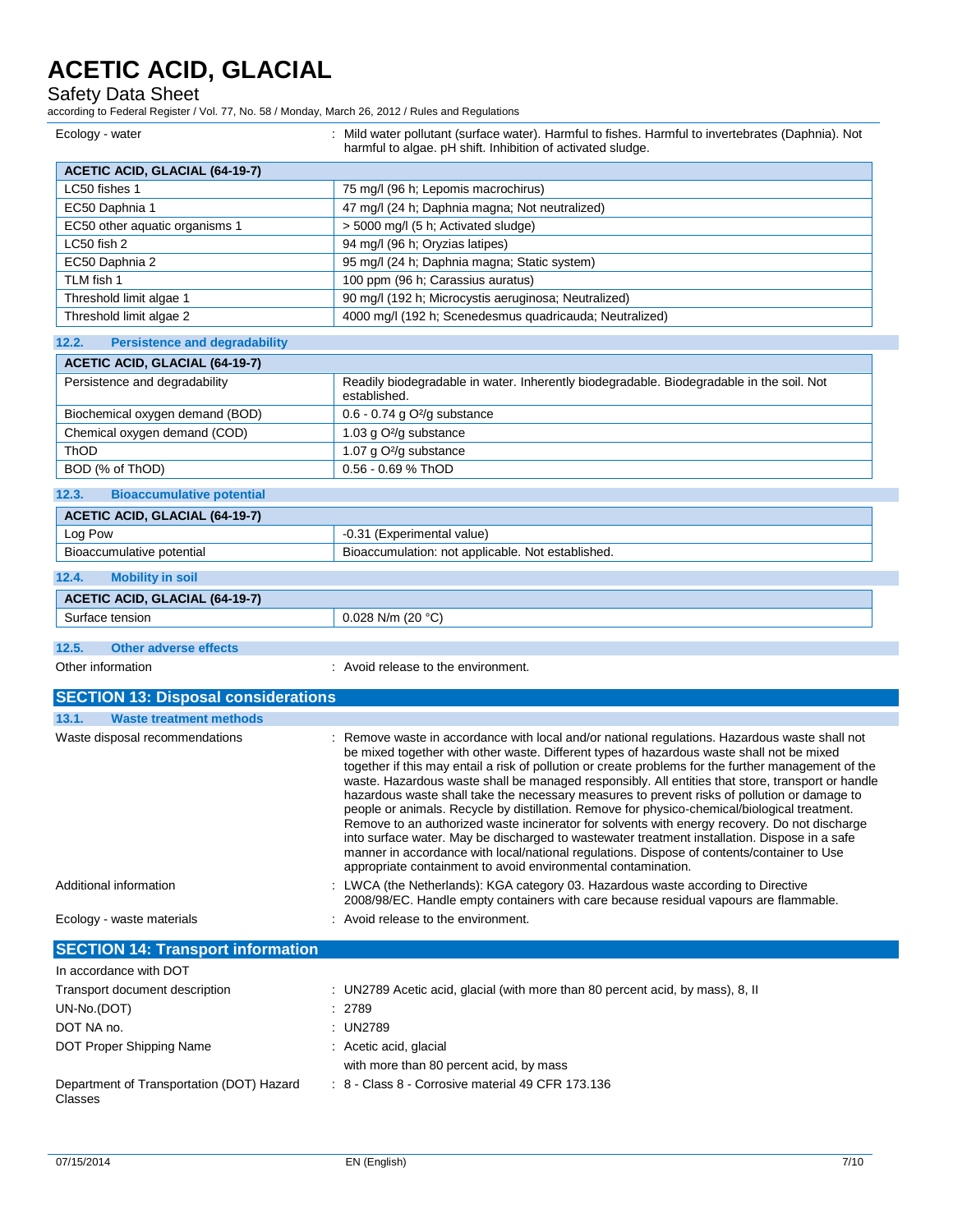Safety Data Sheet

according to Federal Register / Vol. 77, No. 58 / Monday, March 26, 2012 / Rules and Regulations

| according to Federal Register / Vol. 77, No. 58 / Monday, March 26, 2012 / Rules and Regulations<br>Hazard labels (DOT) | : 8 - Corrosive                                                                                                                                                                                                                                                                                                                                                                                                                                                                                                                                                                                                                                                                                                                                |
|-------------------------------------------------------------------------------------------------------------------------|------------------------------------------------------------------------------------------------------------------------------------------------------------------------------------------------------------------------------------------------------------------------------------------------------------------------------------------------------------------------------------------------------------------------------------------------------------------------------------------------------------------------------------------------------------------------------------------------------------------------------------------------------------------------------------------------------------------------------------------------|
|                                                                                                                         | 3 - Flammable liquid                                                                                                                                                                                                                                                                                                                                                                                                                                                                                                                                                                                                                                                                                                                           |
|                                                                                                                         |                                                                                                                                                                                                                                                                                                                                                                                                                                                                                                                                                                                                                                                                                                                                                |
|                                                                                                                         |                                                                                                                                                                                                                                                                                                                                                                                                                                                                                                                                                                                                                                                                                                                                                |
|                                                                                                                         |                                                                                                                                                                                                                                                                                                                                                                                                                                                                                                                                                                                                                                                                                                                                                |
|                                                                                                                         |                                                                                                                                                                                                                                                                                                                                                                                                                                                                                                                                                                                                                                                                                                                                                |
| Packing group (DOT)<br>DOT Special Provisions (49 CFR 172.102)                                                          | : II - Medium Danger<br>: A3 - For combination packagings, if glass inner packagings (including ampoules) are used, they                                                                                                                                                                                                                                                                                                                                                                                                                                                                                                                                                                                                                       |
|                                                                                                                         | must be packed with absorbent material in tightly closed metal receptacles before packing in<br>outer packagings.<br>A6 - For combination packagings, if plastic inner packagings are used, they must be packed in<br>tightly closed metal receptacles before packing in outer packagings.<br>A7 - Steel packagings must be corrosion-resistant or have protection against corrosion.<br>A10 - When aluminum or aluminum alloy construction materials are used, they must be resistant<br>to corrosion.<br>B2 - MC 300, MC 301, MC 302, MC 303, MC 305, and MC 306 and DOT 406 cargo tanks are                                                                                                                                                 |
|                                                                                                                         | not authorized.<br>IB2 - Authorized IBCs: Metal (31A, 31B and 31N); Rigid plastics (31H1 and 31H2); Composite<br>(31HZ1). Additional Requirement: Only liquids with a vapor pressure less than or equal to 110<br>kPa at 50 C (1.1 bar at 122 F), or 130 kPa at 55 C (1.3 bar at 131 F) are authorized.<br>T7 - 4 178.274(d)(2) Normal 178.275(d)(3)                                                                                                                                                                                                                                                                                                                                                                                           |
|                                                                                                                         | TP2 - a. The maximum degree of filling must not exceed the degree of filling determined by the<br>following: (image) Where: tr is the maximum mean bulk temperature during transport, tf is the<br>temperature in degrees celsius of the liquid during filling, and a is the mean coefficient of cubical<br>expansion of the liquid between the mean temperature of the liquid during filling (tf) and the<br>maximum mean bulk temperature during transportation (tr) both in degrees celsius. b. For<br>liquids transported under ambient conditions may be calculated using the formula: (image)<br>Where: d15 and d50 are the densities (in units of mass per unit volume) of the liquid at 15 C (59<br>F) and 50 C (122 F), respectively. |
| DOT Packaging Exceptions (49 CFR 173.xxx)                                                                               | : 154                                                                                                                                                                                                                                                                                                                                                                                                                                                                                                                                                                                                                                                                                                                                          |
| DOT Packaging Non Bulk (49 CFR 173.xxx)                                                                                 | : 202                                                                                                                                                                                                                                                                                                                                                                                                                                                                                                                                                                                                                                                                                                                                          |
| DOT Packaging Bulk (49 CFR 173.xxx)                                                                                     | : 243                                                                                                                                                                                                                                                                                                                                                                                                                                                                                                                                                                                                                                                                                                                                          |
| DOT Quantity Limitations Passenger aircraft/rail : 1 L<br>(49 CFR 173.27)                                               |                                                                                                                                                                                                                                                                                                                                                                                                                                                                                                                                                                                                                                                                                                                                                |
| DOT Quantity Limitations Cargo aircraft only (49 : 30 L<br>CFR 175.75)                                                  |                                                                                                                                                                                                                                                                                                                                                                                                                                                                                                                                                                                                                                                                                                                                                |
| DOT Vessel Stowage Location                                                                                             | : A - The material may be stowed "on deck" or "under deck" on a cargo vessel and on a<br>passenger vessel.                                                                                                                                                                                                                                                                                                                                                                                                                                                                                                                                                                                                                                     |
| <b>Additional information</b>                                                                                           |                                                                                                                                                                                                                                                                                                                                                                                                                                                                                                                                                                                                                                                                                                                                                |
| Other information                                                                                                       | : No supplementary information available.                                                                                                                                                                                                                                                                                                                                                                                                                                                                                                                                                                                                                                                                                                      |
| State during transport (ADR-RID)                                                                                        | $:$ as liquid.                                                                                                                                                                                                                                                                                                                                                                                                                                                                                                                                                                                                                                                                                                                                 |
| <b>ADR</b>                                                                                                              |                                                                                                                                                                                                                                                                                                                                                                                                                                                                                                                                                                                                                                                                                                                                                |
| Transport document description                                                                                          | : UN 2789 Acetic acid, glacial, 8 (3), II, (D/E)                                                                                                                                                                                                                                                                                                                                                                                                                                                                                                                                                                                                                                                                                               |
| Packing group (ADR)                                                                                                     | : II                                                                                                                                                                                                                                                                                                                                                                                                                                                                                                                                                                                                                                                                                                                                           |
| Class (ADR)                                                                                                             | : 8 - Corrosive substances                                                                                                                                                                                                                                                                                                                                                                                                                                                                                                                                                                                                                                                                                                                     |
| Hazard identification number (Kemler No.)                                                                               | : 83                                                                                                                                                                                                                                                                                                                                                                                                                                                                                                                                                                                                                                                                                                                                           |
| Classification code (ADR)                                                                                               | : CF1                                                                                                                                                                                                                                                                                                                                                                                                                                                                                                                                                                                                                                                                                                                                          |
| Danger labels (ADR)                                                                                                     | : 8 - Corrosive substances<br>3 - Flammable liquids                                                                                                                                                                                                                                                                                                                                                                                                                                                                                                                                                                                                                                                                                            |
|                                                                                                                         |                                                                                                                                                                                                                                                                                                                                                                                                                                                                                                                                                                                                                                                                                                                                                |
| Orange plates                                                                                                           | 83                                                                                                                                                                                                                                                                                                                                                                                                                                                                                                                                                                                                                                                                                                                                             |
|                                                                                                                         | 2789                                                                                                                                                                                                                                                                                                                                                                                                                                                                                                                                                                                                                                                                                                                                           |

Tunnel restriction code : D/E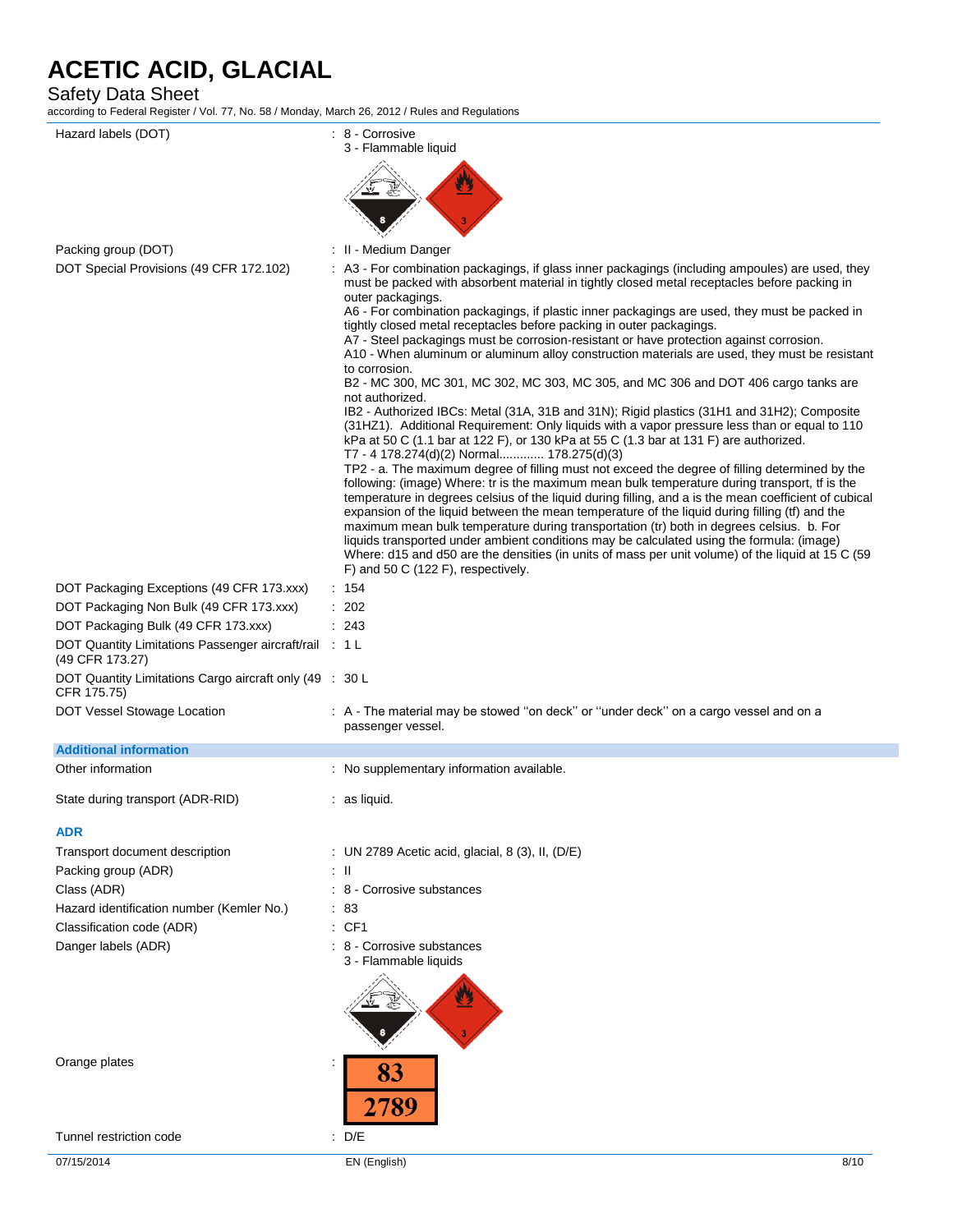Safety Data Sheet

according to Federal Register / Vol. 77, No. 58 / Monday, March 26, 2012 / Rules and Regulations

| <b>Transport by sea</b> |                            |
|-------------------------|----------------------------|
| UN-No. (IMDG)           | : 2789                     |
| Class (IMDG)            | : 8 - Corrosive substances |
| Subsidiary risk (IMDG)  | $\therefore$ 3             |
| $EmS-No.$ (1)           | $\therefore$ F-E           |
| $EmS-No.$ (2)           | $\cdot$ S-C                |
| <b>Air transport</b>    |                            |
| UN-No.(IATA)            | : 2789                     |
| Class (IATA)            | : 8 - Corrosives           |
| Packing group (IATA)    | : II - Medium Danger       |
| Subsidiary risk (IATA)  | : 3                        |

| <b>SECTION 15: Regulatory information</b>                                 |         |  |
|---------------------------------------------------------------------------|---------|--|
| 15.1. US Federal regulations                                              |         |  |
| <b>ACETIC ACID, GLACIAL (64-19-7)</b>                                     |         |  |
| Listed on the United States TSCA (Toxic Substances Control Act) inventory |         |  |
| RQ (Reportable quantity, section 304 of EPA's<br>List of Lists) :         | 5000 lb |  |

#### **15.2. International regulations**

### **CANADA**

No additional information available

#### **EU-Regulations**

No additional information available

#### **Classification according to Regulation (EC) No. 1272/2008 [CLP]**

Flam. Liq. 3 H226 Skin Corr. 1A H314 Full text of H-phrases: see section 16

#### **Classification according to Directive 67/548/EEC or 1999/45/EC**

C; R35 R10 Full text of R-phrases: see section 16

### **15.2.2. National regulations**

No additional information available

| 15.3. US State regulations           |                                                                                                                                                           |
|--------------------------------------|-----------------------------------------------------------------------------------------------------------------------------------------------------------|
| <b>ACETIC ACID, GLACIAL(64-19-7)</b> |                                                                                                                                                           |
| State or local regulations           | U.S. - Massachusetts - Right To Know List<br>U.S. - New Jersey - Right to Know Hazardous Substance List<br>U.S. - Pennsylvania - RTK (Right to Know) List |

| <b>SECTION 16: Other information</b>    |       |
|-----------------------------------------|-------|
| Other information                       | None. |
| Full text of H-phrases: see section 16: |       |

| ∸lam.<br>$\sim$  | Category<br><b>liquids</b><br>lammable         |
|------------------|------------------------------------------------|
| Skin<br>Corr. 1A | Skir<br>Categor<br>corrosion/irritation.<br>ΙA |
| H <sub>226</sub> | lammable liquid and vapour                     |